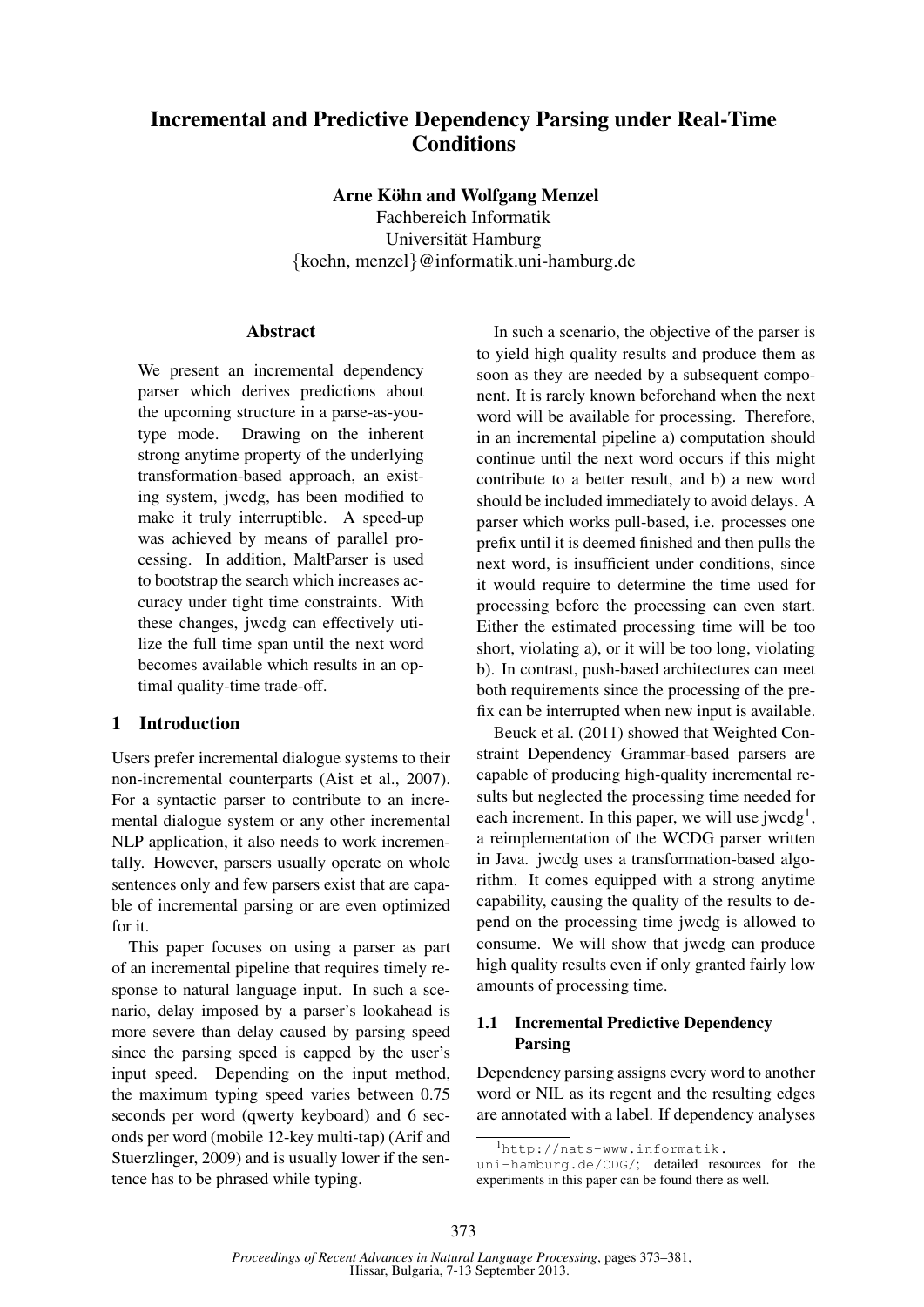are used to describe the syntactic structure of sentence prefixes, different amounts of prediction can be provided. The interesting cases are those where either the regent or a dependent is not yet part of the sentence prefix.

If the regent of a word *w* is not yet available, the parser can make a prediction about where and how *w* should be attached. One possibility is to simply state that the regent of *w* lies somewhere in the future without giving any additional information. This can be modelled by attaching *w* to a generic *nonspec* node (Daum, 2004). Beuck et al. (2011) call this *minimal prediction*.

However, it is usually possible to predict more: The existence of upcoming words can be anticipated and *w* can then be attached to one of these words. Of course, most of the time it will not be possible to predict exact words but abstract pseudo-words can be used instead that stand for a certain type such as nouns or verbs. Beuck et al. (2011) call these pseudo-words *virtual nodes* and the approach of using virtual nodes *structural prediction* (because the virtual nodes accommodate crucial aspects of the upcoming structure of the sentence). A virtual node can be included into an analysis to represent words that are expected to appear in later increments.

As an example, "Peter drives a red" can be analyzed as





leads to disconnected analyses while structural prediction allows for connected analyses which resemble the structure of whole sentences. Tn this case, the analysis includes the information that the regent of "red" is the object of "drives", which is missing in the analysis using minimal prediction.

# 1.2 Challenges in Incremental Predictive Parsing

The key difference between non-incremental and incremental parsing is the uncertainty about the continuation of the sentence. If a prediction about upcoming structure is being made, there is no guarantee that this prediction will be accurate.

Using a beam of possible prefixes, as done in



Figure 1: Incremental Parsing with jwcdg

Demberg-Winterfors (2010), is a strategy to deal with this uncertainty. It guarantees that each new analysis is an extension of an old one. With this approach, the whole beam becomes incompatible with the observed sentence continuation if no fitting prediction is contained in the beam. Thus, such sentences can not be parsed.

Minimal prediction, as another option, largely abstains from prediction. This allows for monotonous extensions even without a beam since the analysis of a prefix will not be incompatible with the continuation of the sentence. This approach is used by MaltParser (Nivre et al., 2007).

A transformation-based parser, finally, can also deal with non-monotonic extensions. In contrast to beam search, only a single analysis is generated for each prefix and there is no guarantee that the analysis of a prefix  $p_n$  is a monotonic extension of  $p_{n-1}$ . Because the analysis of  $p_{n-1}$  is only used to initialize the transformation process, the search space is not restricted by the results that were obtained in former prefixes although they still guide the analysis.

### 2 WCDG Parsing

In the Weighted Constraint Dependency Grammar formalism, a grammar is used to judge the quality of analyses. The grammar consists of constraints that are evaluated on one or more edges of an analysis. If a constraint is violated, a penalty is computed. Constraints can incorporate more edges into their computation than the edges they are evaluated on (McCrae et al., 2008). They can traverse the current analysis by using special predicates. This way, a constraint evaluated on one edge could, for example, check if that edge is adjacent to an edge with certain properties. If a constraint uses such predicates, it is considered *context sensitive*.

In the WCDG formalism, the best analysis of a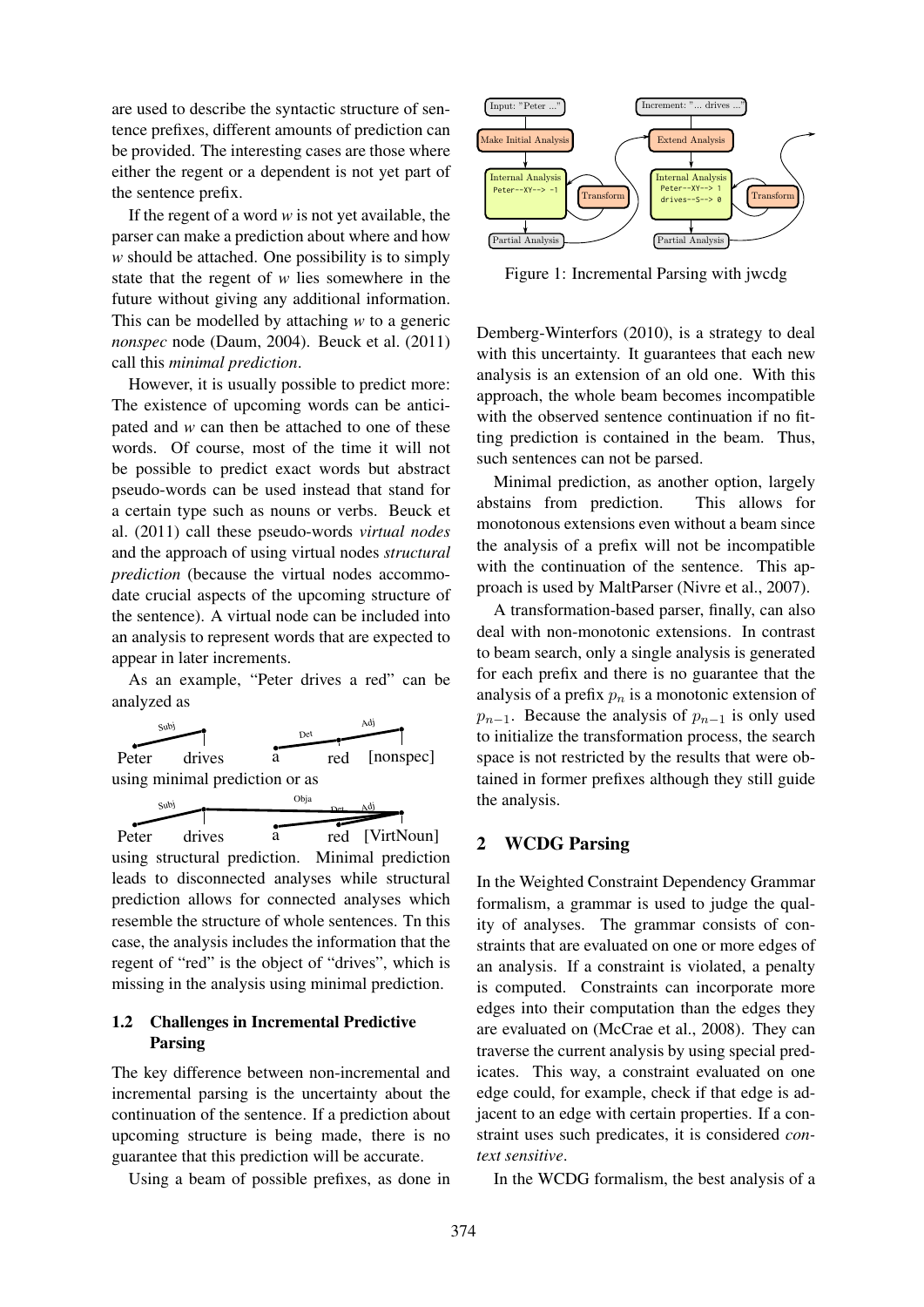sentence is defined by

$$
ba = \underset{a \in Analyses}{\arg\max} \prod_{c \in Conflicts(a)} penalty(c)
$$

where the *conflicts* are the parts of an analysis that stand in conflict with the grammar and  $penalty(c)$ is the penalty that the grammar assigns to the conflict c.

### 2.1 The Frobbing Algorithm

jwcdg tries to find an analysis by transforming a given one until it cannot be improved further. The algorithm employed for this purpose is called frobbing (Foth et al., 2000).

Frobbing consists of two phases: first, the problem is initialized. In this phase, all possible edges are constructed and the constraints defined for a single edge are evaluated on them. An initial analysis is constructed using the best-scored edge for every word, which is repeatedly transformed in the second phase. Frobbing is described as pseudocode in Algorithm 1. A set of conflicts (constraints that are violated on specific edges) is computed and the most severe of them is attacked by transforming the analysis (attackConflict, line 7). This either results in a (not necessarily better) analysis that does not have this conflict or in the insight that the conflict cannot be removed (line 12). The algorithm repeatedly tries to remove the most severe conflict. If in this process a new best analysis is found, it is marked as the new starting point. If the conflict can not be removed, the algorithm tracks back to the starting point. The procedure can be interrupted at any time and the best analysis that was found up to that point will be returned.

In its incremental mode, jwcdg works as depicted in Figure 1. The new word is added to the previous analysis using the best edge. The frobbing algorithm is then run until no better result can be found or the parser is interrupted. To allow for prediction, either a *nonspec* node (Daum, 2004) or a set of virtual nodes (Beuck et al., 2011) is added to the set of words. This way, all changes regarding incrementality are completely transparent to the frobbing algorithm, only the constraints in the grammar need to be aware of virtual nodes and nonspec.

# 3 Related Work

One of the few broad-coverage parsers that are capable of incremental processing is PLTAG, a Tree

Data: sentence S Result: Analysis of S 1 List removedConflicts  $\leftarrow$  []; 2 Analysis best  $\leftarrow$  makeInitialAnalysis(S);

- <sup>3</sup> Analysis current ← best;
- <sup>4</sup> Conflict initialConflict ← getHardestSolvableConflict(current); <sup>5</sup> while *solvable conflicts remain* do

| 6  | Conflict c $\leftarrow$                            |
|----|----------------------------------------------------|
|    | getHardestSolvableConflict(current);               |
| 7  | $current \leftarrow attackConflict(c, current,$    |
|    | removedConflicts);                                 |
| 8  | <b>if</b> score(current) > score(best) <b>then</b> |
| 9  | $best \leftarrow current;$                         |
| 10 | reset();                                           |
| 11 | initialConflict $\leftarrow$                       |
|    | getHardestSolvableConflict(current);               |
| 12 | else if <i>current</i> $==$ null then              |
| 13 | setUnresolvable(initialConflict);                  |
| 14 | $current \leftarrow best;$                         |
| 15 | removedConflicts $\leftarrow$ [];                  |
| 16 | end                                                |
|    | 17 end                                             |
|    | 18 return <i>best</i> ;                            |
|    | <b>Algorithm 1:</b> frobbing                       |
|    |                                                    |

Adjoining Grammar parser that tries to model psycholinguistic phenomena such as surprisal, paying less attention to high parsing accuracy or fast parsing speed. It works incrementally and provides predictions for upcoming structure. Since PLTAG uses beams that get expanded, it needs a lookahead of one word to reduce ambiguity (Demberg-Winterfors, 2010, p. 217). Even with this lookahead, some sentences can not be parsed: PLTAG has a coverage of 93.8% on sentences of the Penn Treebank with less than 40 words.

MaltParser is a shift-reduce based parser. It uses a classifier to determine locally optimal actions from a set of possible actions of a parsing algorithm. The classifier is trained using manually annotated sentences. MaltParser can use several different parsing algorithms. In this paper, the *2planar* algorithm described in Gómez-Rodríguez and Nivre (2010) will be used, which is able to produce non-projective analyses.

While MaltParser's processing is fast compared to jwcdg, a lookahead of one word already translates into a delay of one to three seconds, depending on the input speed of the user. Beuck et al. (2011) showed that, at least for German, Malt-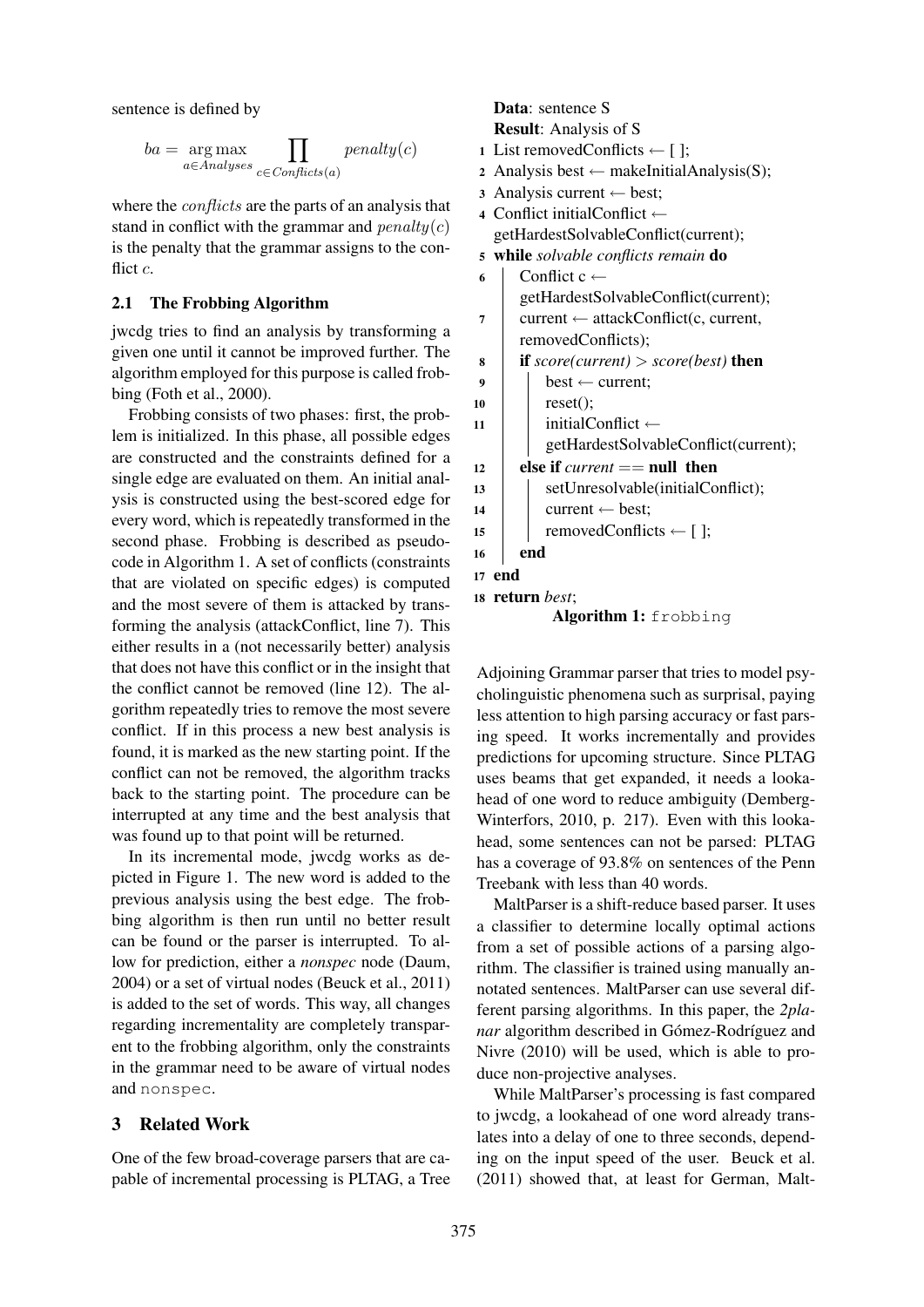| jumped/VBD<br>fox/NN<br>The/DT<br>tagger:<br>stack: [The]<br><i>parser:</i> | jumped | fox | The | input: |
|-----------------------------------------------------------------------------|--------|-----|-----|--------|
|                                                                             |        |     |     |        |
|                                                                             |        |     |     |        |
| [none]<br><i>output:</i>                                                    |        |     |     |        |

Figure 2: Effect of lookahead for MaltParser

Parser suffers from a fairly small decrease in accuracy if only features from the next two words instead of three are used. However, since the PoS tags are needed and a PoS tagger needs lookahead as well to achieve good accuracy, a lookahead of at least three words is needed for the whole taggerparser pipeline to achieve a high accuracy. The effect of this delay is illustrated in Figure 2. In addition, MaltParser is not capable of producing structural predictions.

# 4 Parallelizing jwcdg

Among the two phases of frobbing, only the second one can be interrupted. Therefore, initialization needs to be faster than the shortest time limit we would like to impose. Initialization is mostly concerned with evaluating constraints on all edges that come from or point towards the new word. To make this judgement faster, the code has been changed so that it can be done in parallel, using worker threads instead of a sequential constraint evaluation.

Table 1 shows the time needed to construct new edges and judge them while parsing a subset of the NEGRA corpus (Brants et al., 2003).<sup>2</sup> Although the median time is already relatively good in the non-parallelized case, its maximum amounts to almost two seconds. Parallelization brings most benefits for the more complex initializations: the time needed for the 3rd quartile scales nearly linear up to eight cores. More than sixteen cores yield no further improvement.

With the parallelized initialization, jwcdg can spend more time on transforming analyses. In addition, it is able to perform anytime parsing with a lower bound of about 200 ms per word on current hardware.

The heart of the frobbing algorithm is the attackConflict method which, given an analysis  $a$ and a conflict c, systematically tries all changes of edges that are part of c. It then returns the best resulting analysis that does not violate the constraints  $constr(c)$ . Since these transformations all work independently, they have been parallelized in the same manner as the initialization. The result can be seen in Table 2. While the introduction of parallelized code causes a small overhead, using two cores already provides a noticeable benefit. The parallelized code can benefit from up to 32 cores, yet the overhead of managing more cores results in a sub-linear speedup.

These optimizations have a noticeable impact on parsing performance under time pressure: With a time limit of two seconds per word, jwcd $g_{base}$ scores an unlabeled accuracy of 72.54% for the final analyses, while jwcd $g_{parallel}$  scores 76.29%. jwcd $g_{base}$  only reaches this accuracy with a time limit of four seconds. Unless otherwise noted, all evaluations have been carried out on sentences 18602 to 19601 of the NEGRA corpus.

### 5 MaltParser as a Predictor for jwcdg

When facing a tight time limit, jwcdg has only very little time to improve an analysis by transforming it. Therefore, with tighter time limits a good initial attachment becomes more important and a method which provides frobbing with a good initial analysis could help to achieve drastically better results.

Foth and Menzel (2006) showed that WCDG can be augmented by trainable components to raise the accuracy of WCDG. The output of these predictors was converted into constraints to help WCDG finding a good analysis. One of the components was a shift-reduce parser modeled after Nivre (2003), which was the first description of the MaltParser architecture. Although the shift-reduce parser was relatively simple compared to Malt-Parser and had a labeled accuracy of only 80.7 percent, it helped to raise the accuracy of WCDG from 87.5 to 89.8 percent. This approach has later been used by Khmylko et al. (2009) to integrate MST-Parser (McDonald et al., 2006) (which does not work incrementally) as an external data source for WCDG. We integrated MaltParser in a similar way.

MaltParser consumes the input from left to right and, if using the 2planar algorithm, constructs edges as soon as possible: An edge can only be created between the word on top of the stack and the current input word. This means that every edge has to be constructed as soon as the second word

<sup>&</sup>lt;sup>2</sup>All experiments have been carried out on a 48-core machine with four AMD Opteron 6168 processors.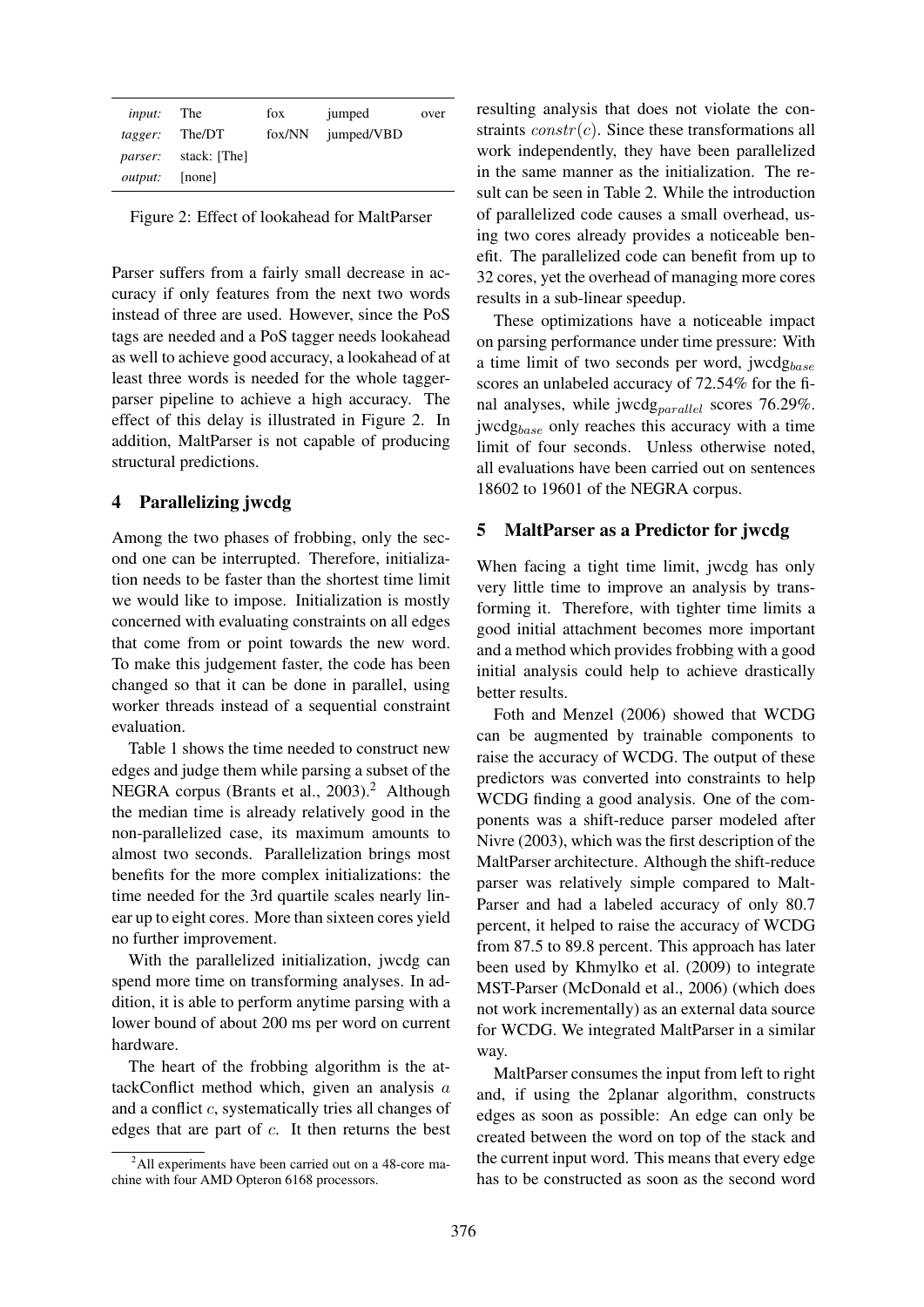|         | number of threads used |      |                             |     |     |            |     |     |
|---------|------------------------|------|-----------------------------|-----|-----|------------|-----|-----|
|         | np                     |      | $\mathcal{D}_{\mathcal{L}}$ | 4   | 8   | 16         | 32  | 48  |
| 1st Qu. | 43                     | 45   | 23                          | 13  | 9   |            | 8   | 9   |
| Median  | 86                     | 91   | 46                          | 26  | 17  | 14         | 14  | 15  |
| Mean    | 161                    | 170  | 86                          | 47  | 30  | 25         | 24  | 27  |
| 3rd Qu. | 186                    | 197  | 100                         | 56  | 36  | 31         | 31  | 34  |
| Max.    | 1940                   | 2049 | 1029                        | 553 | 433 | <b>200</b> | 197 | 555 |

Table 1: Timing requirements in ms of the initialization phase for different thread numbers; np = not parallelized (time limit per word = 16 seconds)

|         | number of threads used |       |                |      |      |      |      |      |
|---------|------------------------|-------|----------------|------|------|------|------|------|
|         | np                     |       | $\overline{2}$ |      | 8    | 16   | 32   | 48   |
| 1st Qu. | 19                     | 20    | 14             | 10   | 8    |      | 6    | 6    |
| Median  | 62                     | 64    | 48             | 36   | 28   | 24   | 22   | 22   |
| Mean    | 181                    | 190   | 141            | 110  | 92   | 81   | 76   | 79   |
| 3rd Qu. | 193                    | 199   | 153            | 117  | 95   | 84   | 76   | 77   |
| Max.    | 12112                  | 13611 | 8033           | 8734 | 8469 | 6376 | 8554 | 6297 |

Table 2: Timing requirements in ms of attacking conflicts (Algorithm 1, Line 7) for different thread numbers;  $np = not parallelized (time limit per word = 16 seconds)$ 

of the edge is the current input word. As soon as that word gets shifted onto the stack, the creation of the edge would no longer be possible.

The parser works monotonically since edges are only added to but never removed from the set of edges. This means that all decisions by the parser are final; if word  $a$  is not attached to word  $b$ , we can be sure that  $\alpha$  will never be attached to  $\beta$  in subsequent analyses. As a corollary, if MaltParser has an accuracy of  $X$  percent on whole sentences, the probability that a newly created edge is correct will also be X percent.

As a delay is not acceptable for our application scenario, we will use MaltParser and the TnT tagger (Brants, 2000) without lookahead despite their inferior accuracy in that mode<sup>3</sup>.

# 5.1 An Interface Between MaltParser and jwcdg

A predictor (MaltPredictor) for jwcdg has been implemented that uses a newly written incremental interface for MaltParser so that the regents and labels predicted by MaltParser can be accessed by constraints as soon as they become available. MaltPredictor uses the PoS-tags that are provided

<sup>3</sup>both were trained on sentences 1000 to 18000 of the negra corpus

by the tagger predictor. Each time a new word  $w$  is pushed to jwcdg, MaltPredictor forwards  $w$ together with its PoS-tag onto MaltParsers input queue and runs MaltParser's algorithm until a shift operations occurs. With this shift operation,  $w$  is consumed from the input queue. If the sentence is marked as being finished, MaltParser is run until it has fully parsed the sentence. MaltPredictor then reads the state of MaltParser and stores for each word the regent it has been assigned to by Malt-Parser. If Maltparser did not assign a regent to a word, this fact is also stored. Since – as already mentioned – MaltParser works eagerly (i. e. constructs every edge as soon as possible), the regent of such a word must either lie in the future or be the root node.

The three constraints that are used for accessing MaltParser's analyses are depicted as pseudocode in Figure 3. If only these constraints and the tagger constraint (which selects the PoS-tag for every word) are used as a grammar, jwcdg will parse sentences exactly as MaltParser does. This way, jwcdg acts as an incremental interface to Malt-Parser.

The first two constraints are only applicable if MaltPredictor has made a prediction for the word in question. The first constraint checks whether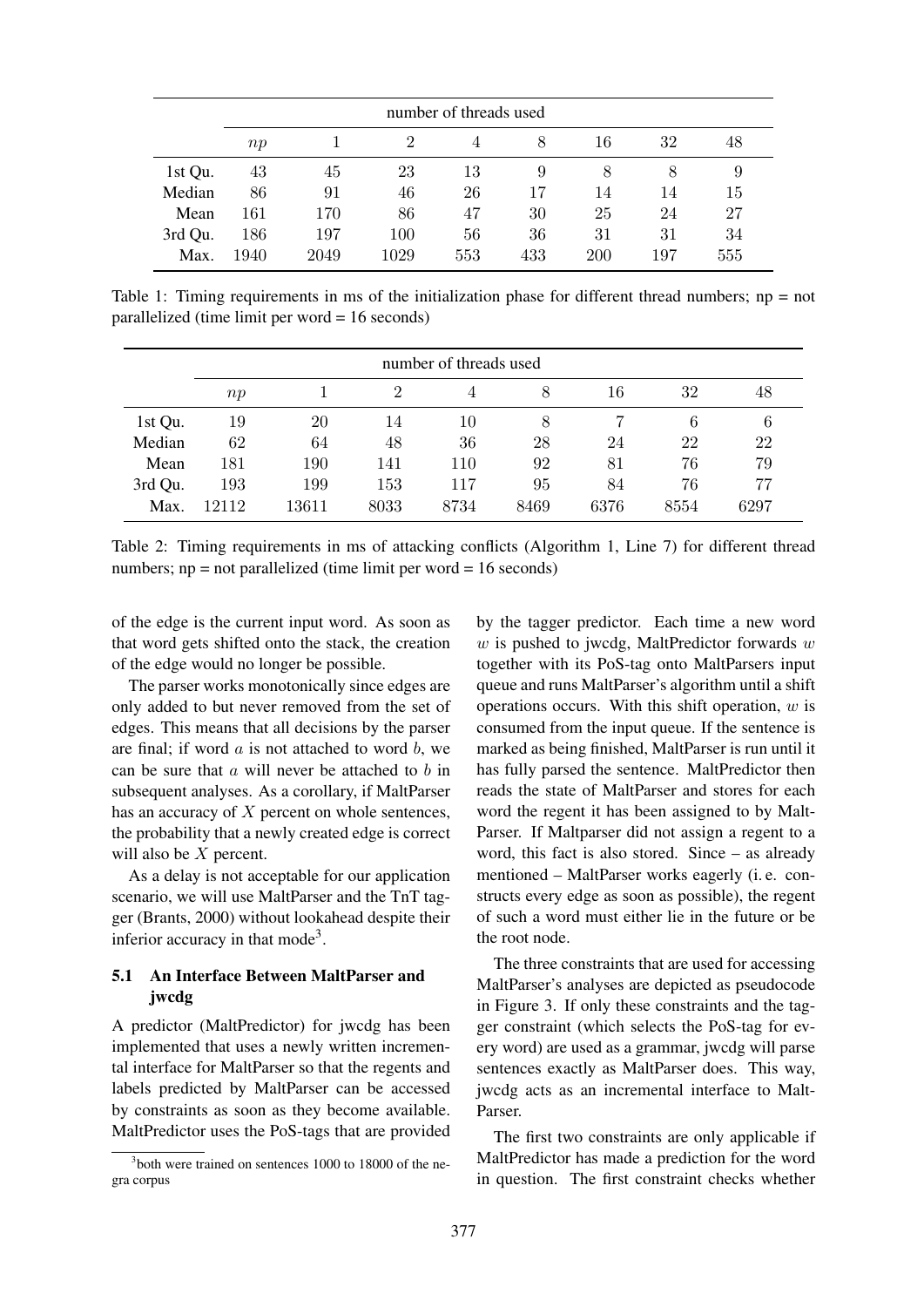```
prediction_exists(word)
 \Rightarrow regent of (word) =
     predicted_regent(word)
prediction_exists(word)
 \rightarrow label of(word) =
     predicted_label(word)
not prediction_exists(word)
 -> (regent(word) is virtual or
     regent(word) is nonspec or
     regent(word) is NIL or
     word is virtual)
```
Figure 3: Constraints for incorporating Malt-Parser's results into jwcdg

the regent of a word is the one that has been selected by MaltParser. The second constraint checks that the predicted label matches the label of the edge in the analysis given that a label has been predicted. The third constraint is not as straightforward as the other two: Since we know that MaltParser creates edges as soon as possible and we know that MaltParser has not created an edge with this word as dependent, either the regent lies in the future (i. e. it should be a virtual node in jwcdg's analysis) or the regent is NIL (as MaltParser does not explicitly create edges to NIL while parsing). In the other possible case, the dependent of the current edge is a virtual node. In this case MaltParser cannot possibly predict an attachment. A parameter tuning on sentences 501 to 1000 of the NEGRA corpus has shown that a penalty of 0.9 works best for these constraints.

When the input sentence is going to be extended, the new word is attached using the edge that violates the least unary, non context-sensitive constraints. The MaltParser constraints are unary and not context sensitive and therefore jwcdg will use the edge predicted by MaltParser if no other constraints prevent it from doing so.

#### 5.2 Comparison of MaltParser and jwcdg

To compare MaltParser and jwcdg, the richer prediction of jwcdg has to be transformed into minimal prediction. In this mode, every attachment of a word to a virtual node is considered correct if the word is attached to an upcoming word in the gold standard. The two accuracies that are used for evaluation are *initial attachment* accuracy

(how often is the newest word attached correctly?) and the *final accuracy* (how many attachments are correct in the parse trees for the whole sentences?).

Figure 4 shows the accuracy for initial attachment and final accuracy as a function of a given time limit. Since MaltParser does not use an anytime algorithm, its results are the same for all time limits<sup>4</sup>. Note that the labeled initial attachment score is fairly low because MaltParser can not predict labels for edges that have nonspec as the regent. When ignoring labels, Maltparser's initial attachment accuracy is higher than its final accuracy since it does not change edges it has created (therefore the accuracy cannot rise) and words can be counted as correct initially but wrong in the final analysis: If the correct regent of a word lies somewhere in the future, the initial decision to not attach it is counted as correct. If it is later attached to a wrong word, it will be counted as wrong in the final accuracy.

As can be seen, jwcdg outperforms MaltParser in most aspects when given enough time. The only exception is the unlabeled attachment score for the initial attachment. Here, however, one has to keep in mind that jwcdg produces more informative predictions with virtual nodes, which is not honored in this evaluation.

#### 5.3 Enhancing jwcdg with MaltParser

jwcdg<sub>malt</sub> has been derived from jwcdg<sub>parallel</sub> by adding the MaltParser constraints discussed before to the grammar.

The results (Figure 4) show that  $j$ wcdg<sub>malt</sub> has a considerably higher initial accuracy than jwcdg<sub>parallel</sub>, more than ten percentage points for a time limit of one second. The final accuracy is noticeably better as well. This shows that Malt-Parser's output helps jwcdg find a good initial analysis which can then be optimized by jwcdg.

# 6 Evaluation on Additional Corpora

The evaluations discussed so far have been carried out on the NEGRA corpus. NEGRA consists of newspaper texts and thus represents a very specific kind of text. However, most sentences from other text types (e.g. chat) are shorter and have a lower structural complexity. This section tries to measure the impact of these differences between different data sources.

<sup>&</sup>lt;sup>4</sup>MaltParser parses fast enough to never violate the time limit of one second per word.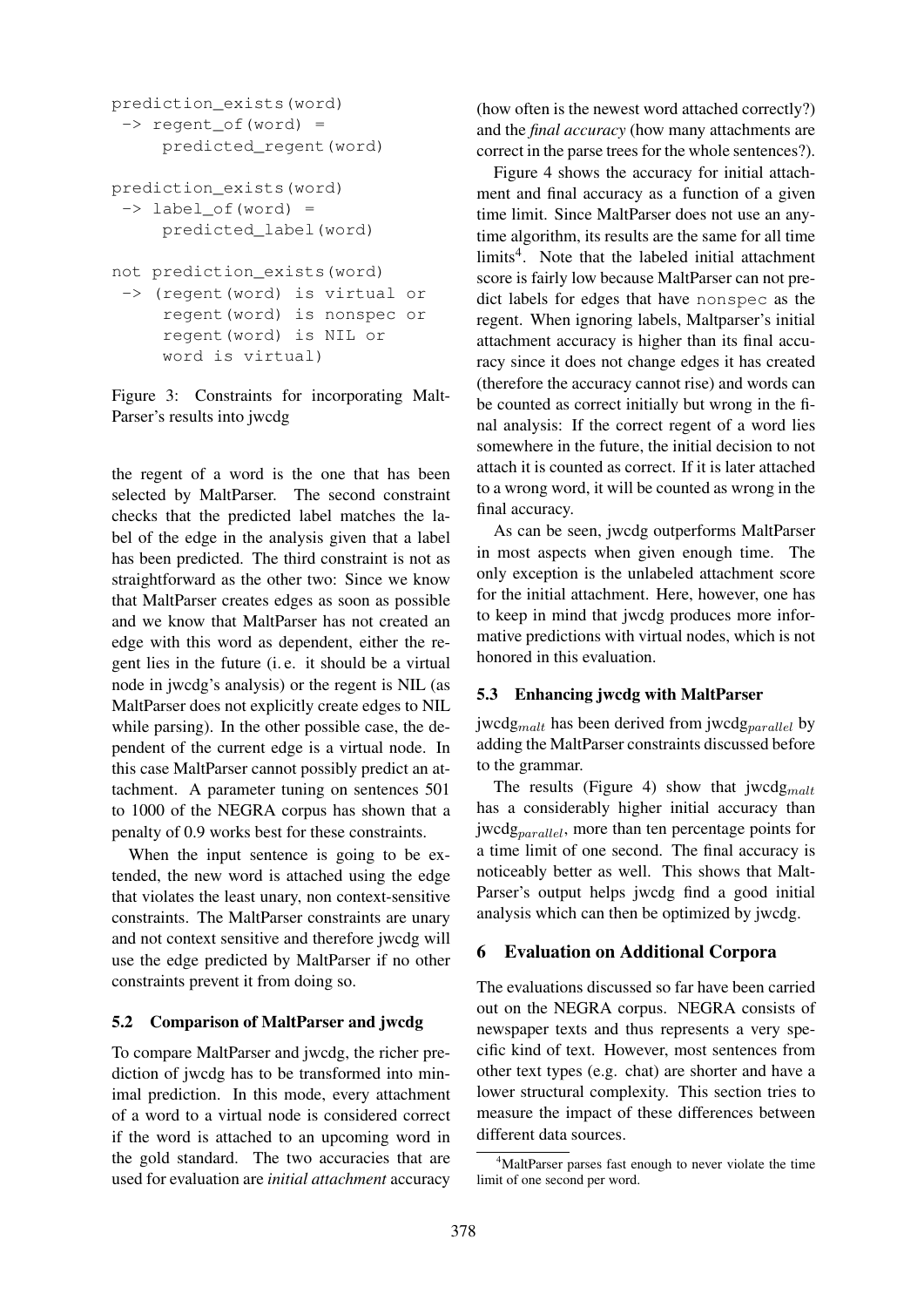

Figure 4: Comparison of jwcdg and MaltParser using minimal prediction

#### 6.1 Evaluation on Subsets of NEGRA

To evaluate how sentence length influences the parsing results, jwcdg has been evaluated on a subset of the NEGRA corpus. Sentences with a length of less than three have been excluded. In addition, sentences longer than twenty have been excluded. The resulting subset NEGRA-3-20 contains 57.8% of the sentences of the original NE-GRA test set.

The results shown in Figure 5 confirm the assumption that jwcdg's accuracy increases when being evaluated only on short sentences. This difference could be due to the syntactic simplicity of short sentences and the shorter initialization time needed for short increments leaving more time for the transformation. In addition, jwcdg<sub>malt</sub> already approaches its best result with a time limit of four seconds.

#### 6.2 Evaluation on the creg-109 Corpus

Since interactive Computer-Assisted Language Learning could be an interesting application domain for an incremental parser, an additional evaluation has been conducted on the creg-109 corpus, a set of 109 sentences of the corpus described in Meurers et al. (2010). The creg-109 corpus "consists of answers to German reading comprehension questions written by American college students learning German" (Meurers et al., 2010).

Figure 6 shows the accuracy of the different parser versions on this corpus. The results have a different pattern than the ones for the NEGRA corpus: jwcdg<sub>parallel</sub> has nearly the same initial attachment accuracy as jwcd $g_{malt}$  and even slightly outperforms it in the final score. In addition to that, the result does not improve much with a time limit of more than two seconds. Both phenomena could be due to the lesser syntactic complexity of the sentences so that the MaltParser's analyses are not so beneficial for guiding jwcdg.

### 7 Conclusion

We have shown that it is possible to gain parse-asyou-type speed with good accuracy using a combination of different incremental approaches to dependency parsing. Our solution based on a parallelized version of jwcdg benefits from using up to 32 cores. In contrast to other approaches, which have to make algorithmic refinements, jwcdg can take advantage from the advances in processing speed due to its anytime property. MaltParser turned out to be a good predictor that helps jwcdg to produce good analyses earlier.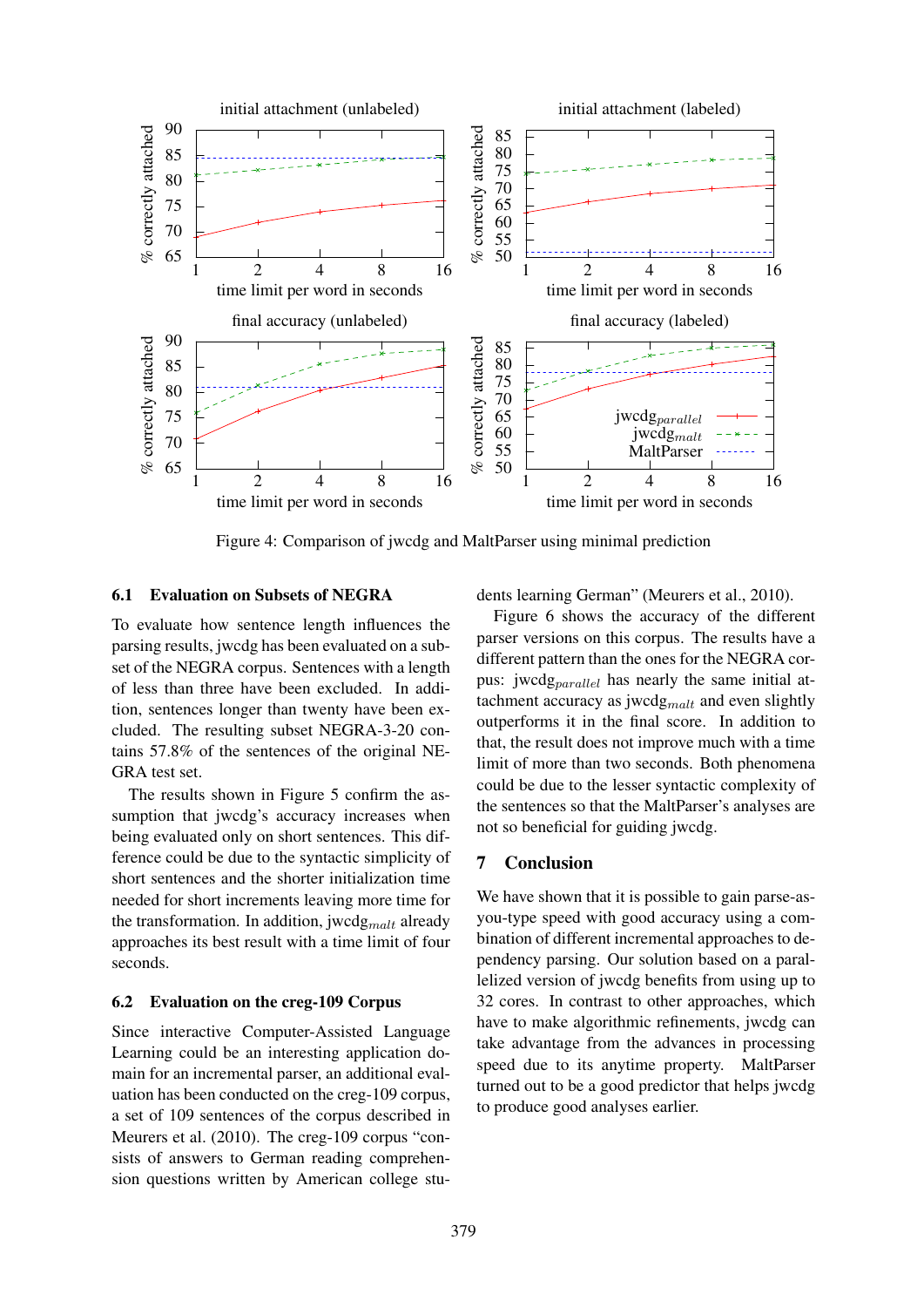

Figure 5: Comparison on NEGRA-3-20 using minimal prediction



Figure 6: Comparison on creg-109 using minimal prediction